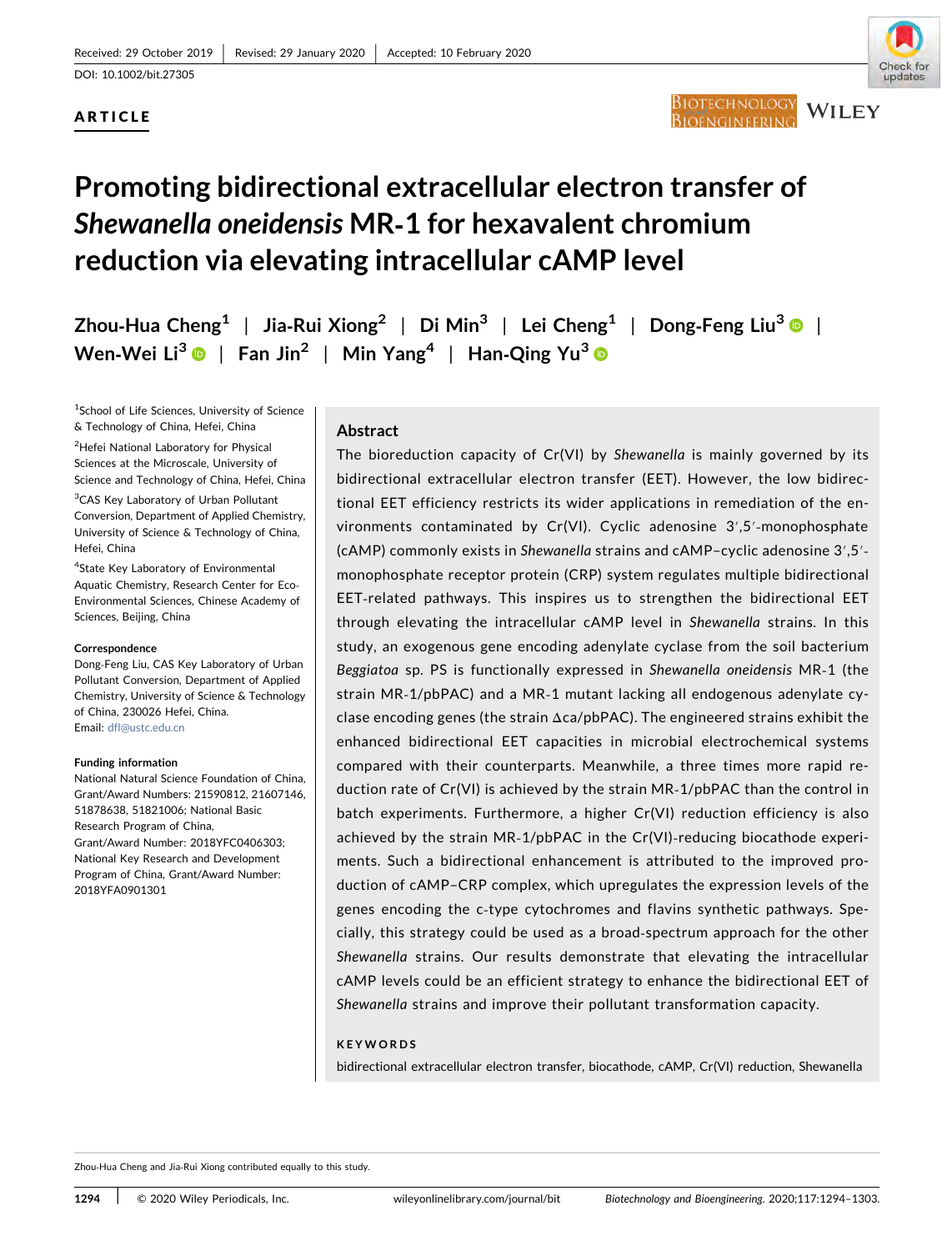# 1 | INTRODUCTION

Hexavalent chromium-Cr(VI) is widely prevalent in natural environments and highly toxic to living organisms (Besser, Brumbaugh, Kemble, May, & Ingersoll, [2004;](#page-8-0) Costa, [1997](#page-8-0); Xiao et al., [2013;](#page-9-0) Zhitkovich, [2011\)](#page-9-0). Bioreduction of Cr(VI) using dissimilatory metal‐reducing bacteria (DMRB) like Shewanella has recently attracted increasing interests because of its environmentally friendly feature (Belchik et al., [2011;](#page-8-0) Bencheikh‐Latmani, Obraztsova, Mackey, Ellisman, & Tebo, [2007;](#page-8-0) Viamajala, Peyton, Apel, & Petersen, [2002](#page-9-0); Xafenias, Zhang, & Banks, [2013\)](#page-9-0). However, the bioreduction capacity of Cr(VI) by Shewanella is mainly governed by its bidirectional extracellular electron transfer (EET), which connects its intracellular metabolism to external electron donors/acceptors (Belchik et al., [2011](#page-8-0); Viamajala et al., [2002;](#page-9-0) Xafenias et al., [2013\)](#page-9-0). Extensive efforts have been made to elucidate the bidirectional EET mechanisms in such a strain (Kumar et al., [2017;](#page-8-0) Shi et al., [2016;](#page-9-0) White et al., [2016\)](#page-9-0). The electrons released by MR‐1 must be transferred from interior of cells to the outer membrane through a network of redox proteins, also known as the metal reducing and respiratory pathway (the Mtr respiratory pathway; Shi, Rosso, Zachara, & Fredrickson, [2012](#page-9-0)). The Mtr respiratory pathway includes CymA (the electron-transfer hub), MtrA (periplasmic c-type cytochrome), MtrB (β‐barrel protein), MtrC and OmcA (two outer membrane c‐type cytochromes). Interestingly, the Mtr respiratory pathway is also functionally reversible (Ross, Flynn, Baron, Gralnick, & Bond, [2011\)](#page-9-0). Cathodic electrons can flow from outer membrane cytochromes into the quinone pool and back to periplasmic fumarate reductase or enter the electron transport chain when fumarate or oxygen is used as the terminal electron acceptor respectively (Ross et al., [2011](#page-9-0); Rowe et al., [2018\)](#page-9-0). Moreover, Shewanella oneidensis MR‐1 can also secrete flavins to mediate EET (Marsili et al., [2008](#page-8-0); von Canstein, Ogawa, Shimizu, & Lloyd, [2008](#page-8-0)). Flavin electron shuttling accounts for ~75% of EET to insoluble electron acceptors (Kotloski & Gralnick, [2013](#page-8-0)). However, bidirectional EET of S. oneidensis MR‐1 is typically characterized by poor controllability and limited efficiency (TerAvest & Ajo‐Franklin, [2016\)](#page-9-0). Thus, efforts should be made to develop new approaches to improve the bidirectional EET in MR‐1.

In S. oneidensis MR‐1, cyclic adenosine 3′,5′‐monophosphate (cAMP)– cyclic adenosine 3′,5′‐monophosphate receptor protein (CRP) regulatory system plays a central role in regulation of metabolism (Charania et al., [2009;](#page-8-0) Dong et al., [2012;](#page-8-0) Fu et al., [2013;](#page-8-0) Saffarini, Schultz, & Beliaev, [2003;](#page-9-0) Yin, Meng, Fu, & Gao, [2016](#page-9-0)). CRP mutation in MR‐1 caused defects in utilizing multiple electron acceptors, such as  $Mn^{4+}$ ,  $Fe^{3+}$ , fumarate, nitrate, nitrite, and dimethyl sulfoxide (Saffarini et al., [2003\)](#page-9-0). Elevated cAMP levels drove cells into a low‐energetic status and inhibited aerobic respiration (Yin et al., [2016](#page-9-0)). S. oneidensis MR‐1 could use cAMP–CRP system to coordinate relationships between EET and carbon catabolism by regulating the expression levels of <sup>D</sup>‐lactate dehydrogenase (Kasai, Tomioka, Kouzuma, & Watanabe, [2019](#page-8-0)). Moreover, the cAMP– CRP system could regulate the EET directly by activating the expression of the metal-reducing conduit (MtrCAB and OmcA; Kasai et al., [2019\)](#page-8-0). Thus, it is reasonable to assume that an increase in cAMP level and/or CRP level might enhance the bidirectional EET efficiency of MR‐1.

CHENG ET AL. | 1295**BIOENGINEERIN** 

> Although overexpression of an endogenous gene with respect to cAMP synthesis facilitated the outward EET by S. oneidensis MR‐1 (Kasai et al., [2019\)](#page-8-0), the impacts of the elevated intracellular cAMP level on the bidirectional EET efficiency of MR‐1 remain unrevealed yet. Moreover, the molecular mechanisms underlying the regulation of the bidirectional EET by cAMP–CRP complex in MR‐1 have not been fully elucidated.

> Therefore, this study aims to evaluate the impacts of the elevated intracellular cAMP level on the bidirectional EET efficiency and pollutant reduction capacity by MR‐1 and explore the underlying mechanisms. For this purpose, first an exogenous gene encoding adenylate cyclase from the soil bacterium Beggiatoa sp. PS, which showed a low cyclase activity in the dark but increased 300‐fold in light (Stierl et al., [2011\)](#page-9-0), was functionally expressed in MR‐1 and a MR‐1 mutant lacking all endogenous adenylate cyclase encoding genes. Then, the bidirectional EET performances of the engineered strains in bioelectrochemical systems and the transcription levels of the cAMP–CRP complex regulated genes were evaluated. Finally, the engineered strains were applied to reduce a typical heavy metal pollutant‐hexavalent chromium‐Cr(VI). In this way, the feasibility of elevating the bidirectional EET in S. oneidensis MR‐1 by strengthening the intracellular cAMP levels was validated.

# 2 | MATERIALS AND METHODS

#### 2.1 | Strains, plasmids, and culture conditions

The strains, plasmids, and primers used in this study are listed in Table S1. MR‐1 and Δca grew aerobically in Luria‐Broth (LB) medium at 30 °C. MR-1/pbPAC (the wild type containing the pbPAC plasmid), MR‐1/pYYDT (the wild type containing the control plasmid), Δca/pbPAC (the Δca containing the pbPAC plasmid) and Δca/pYYDT (the Δca containing the control plasmid) grew in LB medium supplemented with 50 µg/ml kanamycin. E. coli WM3064 grew aerobically in LB medium supplemented with 100 µg/ml diaminopimelic acid at 37 °C. The growths of MR-1/pbPAC, MR-1/pYYDT, Δca/pbPAC and Δca/pYYDT in LB medium under aerobic conditions were measured at 600 nm.

#### 2.2 | Strains construction

In‐frame deletions of cyaA, cyaB, and cyaC in S. oneidenisis MR‐1 were constructed through a two‐step homologous recombination method with the suicide plasmid pRE112 as described previously (D. F. Liu et al., [2017\)](#page-8-0). The expression plasmid pbPAC was constructed in Escherichia coli WM3064. In brief, the bPAC sequence was extracted from NCBI databases [\(https://www.ncbi.nlm.nih.gov/\)](https://www.ncbi.nlm.nih.gov/) and adapted for optimal expression in S. oneidensis MR‐1 (Grote et al., [2005\)](#page-8-0). The resulting sequence was synthesized and cloned into pYYDT (Min et al., [2017](#page-8-0)). An arabinose‐inducible promoter was used to drive the expression of bPAC. The expression plasmid pbPAC was then introduced into Δca and MR‐1 by electroporation as follows. The strains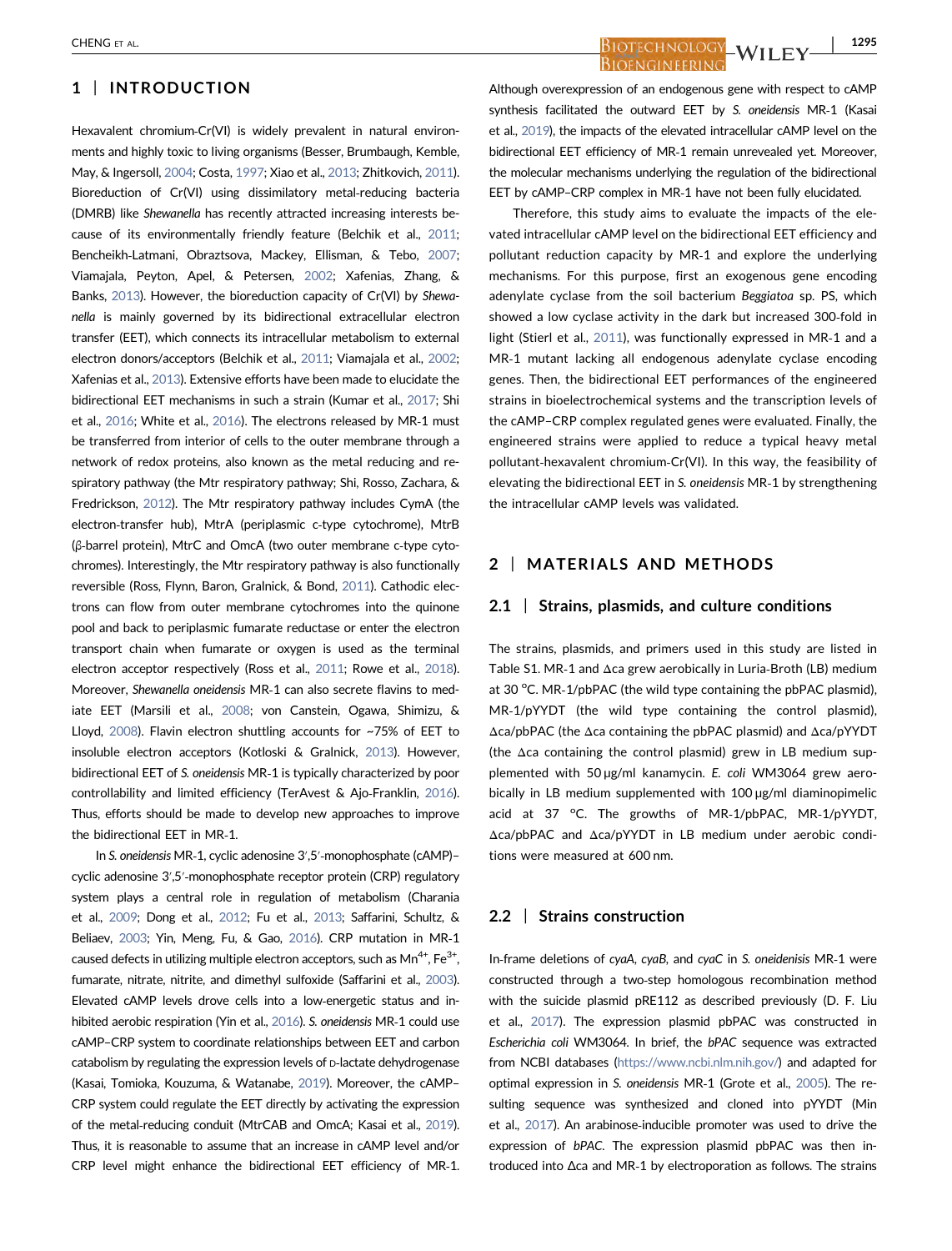1296 | M/LLEY BIOTECHNOLOGY

Δca and MR‐1 were cultured in 1 ml LB medium for 16 hr and then centrifuged at 7000g for 2 min. The pellets were immediately washed twice and resuspended with 100 µL sucrose solution (0.3 M). Five hundred‐nanogram expression plasmid was added into the resuspend bacterial pellets and then electroporated using 0.1‐cm cuvettes and a BioRad Gene PulserTM with pulse controller.

# 2.3 | Intracellular cAMP concentration determination and real-time quantitative reverse transcription PCR (qRT‐PCR) analysis

CRP positively regulats the expression of omcA (Kasai et al., [2019](#page-8-0)). The omcA promoter was amplified from S. oneidensis MR‐1 and used to drive the expression of sfGFP. Meanwhile, cyOFP was placed under the control of a constitutive promoter‐J23102. Therefore, the relative levels of intracellular cAMP concentrations in the engineered strains could be monitored by using the fluorescent intensity ratio of sfGFP and CyOFP. These components were cloned into pYYDT and pbPAC via Gibson assembly (Gibson et al., [2009](#page-8-0)). The resulting cAMP reporter plasmids were transferred into the strain Δca by electroporation.

Bacterial solution of 5 μl was pipetted out and loaded on a pad containing 2% (wt/vol) agarose and FAB medium (Pu, Yang, Xia, & Jin, [2018](#page-9-0)). The pad was then flipped onto a 0.15 mm cover glass. Four images of each sample were snapped using confocal microscopy (IX‐81, Olympus), equipped with a ×100 oil objective and an EMCCD camera (Andor iXon 897). In each image field, two images could be acquired, including one sfGFP image and one CyOFP image. Note, a 488 nm laser was used to excite both sfGFP and CyOFP and two emission filters, sized at  $524 \pm 25$  nm and  $607 \pm 25$  nm, were necessary to collect fluorescence. Finally, an image processing algorithm code was used by MATLAB to conduct data analysis. The mean intensities of sfGFP and CyOFP were acquired. RNA extraction and qRT‐PCR analysis were conducted as described previously (Min et al., [2017](#page-8-0)).

# 2.4  $\parallel$  In situ spectral measurements of the c-type cytochromes

Shewanella strains were incubated overnight in 3 ml LB broth at 30°C with shaking at 200 rpm. The cultures were centrifuged at 7000g for 2 min. The resulting pellets were washed twice and resuspended with 3 ml phosphate buffered saline (PBS buffer). The UV/Vis spectroscopy equipped with a integrating sphere reflectance attachment was used to record spectra of the c‐type cytochromes of the strains Δca/ pYYDT, Δca/pbPAC, MR‐1/pYYDT, and MR‐1/pbPAC.

#### 2.5 | Electrochemical tests

A dual‐chamber microbial fuel cell (MFC) with a working volume of 90 ml was assembled as described previously (Min et al., [2017\)](#page-8-0). Carbon felt (Beijing Sanye Carbon Co., China) with a specific surface area of  $8 \text{ cm}^2$ 

was used as the anode and the cathode materials and a proton exchange membrane (GEFC‐10N, GEFC Co., China) was used as the separator. The cathodic electrolyte was composed of 50 mM potassium ferricyanide in 50 mM phosphate buffer solution and the anodic electrolyte was made of 50 ml of Shewanella mineral medium with 20 mM lactate as electron donor. The composition of Shewanella mineral medium was referred to a previous study (Min et al., [2017\)](#page-8-0). The bacteria were cultured for 16 hr in LB medium supplemented with 10 mM arabinose and 50 μg/ml kanamycin. Then, the cultures were centrifuged at 7000g for 2 min, washed twice and resuspended with PBS buffer. The bacterial suspension was subsequently added into the anode chamber at an initial optical density  $(OD<sub>600</sub>)$  of 0.4. The voltage output of the MFCs inoculated with Shewanella strains was recorded every 10 min using a data acquisition system (USB2801, ATD Co., China). Moreover, 1 ml of sample was withdrawn from each anode chamber at the end of the electrochemical experiment and the fluorescence intensities of samples were recorded by fluorescence spectroscopy with an excitation wavelength of 440 nm and an emission wavelength of 525 nm. Linear sweep voltammetry (LSV), cyclic voltammetry (CV) and electrochemical impedance spectroscopy (EIS) analysis were conducted as described previously (Min et al., [2017\)](#page-8-0).

The conventional three‐electrode microbial electrolysis cells (MECs) was used to investigate the outward EET abilities of Shewanella strains at a constant potential (Min et al., [2017](#page-8-0)). Δca/pYYDT and Δca/ pbPAC were cultured in aerobic Shewanella mineral medium (with 20 mM lactate as the electron donor and 5% LB medium) until an  $OD<sub>600</sub>$ of 0.5 was reached. Then, the cultures were directly transferred into MECs because Δca could not grow in Shewanella mineral medium with fumarate as a electron acceptor under anaerobic conditions. Different from the cultivation conditions for the strains Δca/pYYDT and Δca/ pbPAC, after aerobic cultivation for 12 hr in Shewanella mineral medium with 20 mM lactate as the electron donor, 5% of MR‐1/pYYDT and MR‐ 1/pbPAC cultures were inoculated into anaerobic mineral salts medium (including 20 mM lactate, 50 mM sodium fumarate, and 0.05% casamino acids) until an  $OD_{600}$  of 0.5 was reached and then transferred into MECs. A CHI1030B electrochemical workstation (Chenhua Instrument Co., China) served as potentiostat and a constant potential of 0.2 V (vs Ag/AgCI) was applied to the carbon paper electrode (6 cm<sup>2</sup>).

To investigate the inward EET abilities of Shewanella strains, their biofilm was formed in a three‐electrode electrochemical cell (Yang et al., [2015](#page-9-0)). The working electrode (2.0 cm × 2.0 cm carbon felt) was poised at a potential of −0.56 V (vs. Ag/AgCl) and the electrolyte was continuously stirred by a multipoint magnetic stirrer. The inward current was measured by an electrochemical workstation (CHI1030B, Chenhua Co., China). After the steady state was reached for the baseline, fumarate was added into electrochemical cell with a final concentration of 50 mM. Cr(VI)-reducing biocathodes experiments were conducted as described previously (Xafenias et al., [2013](#page-9-0)).

#### 2.6 | Cr(VI) bioreduction tests

Batch experiments characterizing the Cr(VI) reduction abilities of different Shewanella strains were conducted. Briefly, the strain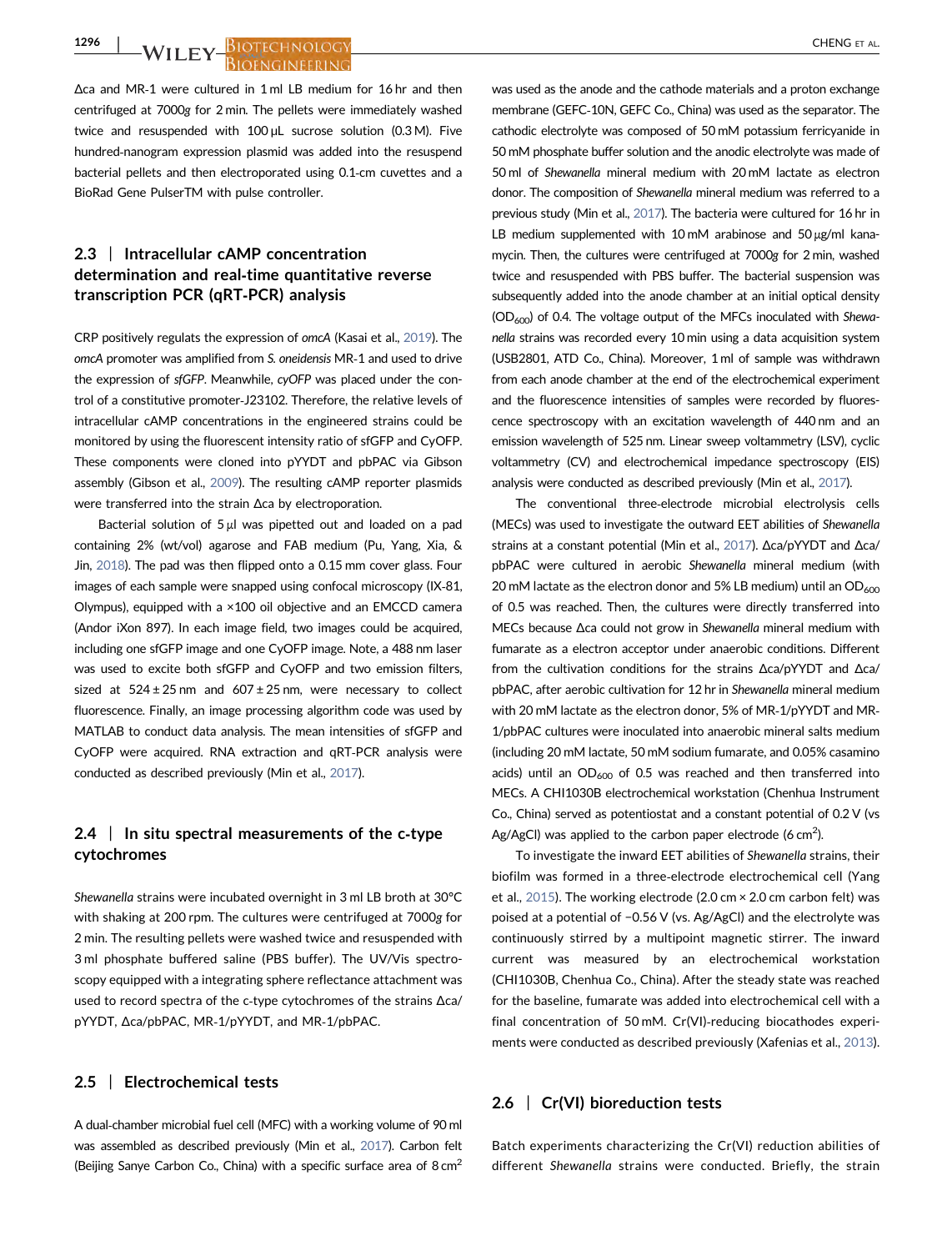MR‐1/pYYDT and MR‐1/pbPAC were cultured overnight in LB medium at 30°C. The cultures were centrifuged at 7000g for 2 min, washed twice and resuspended with Shewanella mineral medium. Then, the bacterial suspension were injected into 100 ml serum vials containing 50 ml deoxygenated Shewanella mineral medium, 25 mg/L Cr(VI) and 20 mM lactate. The initial  $OD_{600}$  value of the Shewanella cells in the serum vials was 0.4. The Cr(VI) concentration was measured using the diphenylcarbazide (DPC) method (Urone, [1955\)](#page-9-0).

### 3 | RESULTS AND DISCUSSION

# 3.1 | Functional expression of an exogenous adenylate cyclase encoding gene in S. oneidensis MR‐1

Three adenylate cyclases encoding genes with respect to cAMP synthesis are reported to exist on the genome of S. oneidensis MR‐1 (Charania et al., [2009](#page-8-0)). To explore the impact of the intracellular cAMP level on the physiological state and EET of MR‐1, a mutant Δca lacking all endogenous adenylate cyclase encoding genes was constructed. Moreover, an exogenous adenylate cyclase encoding gene (bPAC) from the soil bacterium Beggiatoa sp. PS was introduced into Δca and MR‐1, and the resulting strains are respectively referred as Δca/pbPAC and MR‐1/pbPAC. The MR‐1/pYYDT (the wild type containing the control plasmid) colonies showed brown‐red after 12‐hr cultivation in LB medium, while the Δca/pYYDT (Δca containing the control plasmid) showed pink (Figure [1a](#page-3-0)). The overexpression of bPAC in Δca led to a deeper colonies color than that of Δca. A similar phenomenon was also found in the MR‐1/pbPAC (Figure [1a\)](#page-3-0). A diffuse‐transmission UV‐visible spectroscopy was used to record the spectra of c‐type cytochromes in the living Shewanella strains and characterize the c-type cytochromes levels of the different Shewanella strains (Luo et al., [2019\)](#page-8-0). The optical spectrum of the oxidized c‐type cytochromes had a Soret band centered at 408 nm, a visible region peak at 531 nm and a shoulder at 560 nm. Upon reduction, the Soret band  $\lambda_{\text{max}}$  shifted to 419 nm and  $\alpha$ - and β‐peaks at 525 and 552 nm. When sufficient electron donors were provided in culture medium, the c-type cytochromes in Shewanella were mainly in the reduced states (Luo et al., [2019\)](#page-8-0). As shown in Figure [1b](#page-3-0), the highest intensity of the specific peaks at 419 nm, 525 nm, and 552 nm was achieved by the strain MR‐1/pbPAC. A higher intensity of the specific peaks was also observed in the strain Δca/pbPAC than that Δca/pYYDT (Figure [1b](#page-3-0)). All these results demonstrate that the exogenous adenylate cyclase encoding gene successfully expressed and the elevated intracellular cAMP enhanced the levels of the c-type cytochromes in the engineered strains.

Then, the relative levels of intracellular cAMP concentrations in the engineered and control strains were evaluated. To exclude any effects of endogenous adenylate cyclase, the relative levels of intracellular cAMP concentrations in the Δca/pYYDT and Δca/pbPAC were compared. A reporter module comprising two fluorescent proteins was constructed (Figure S1). Previous studies have shown

<span id="page-3-0"></span>

FIGURE 1 c-Type cytochromes levels and the intracellular cAMP concentrations of the different Shewanella strains. (a) The images of different Shewanella cells centrifuged after 12‐hr cultivation in LB medium under aerobic conditions. (b) Spectral characterization of c-type cytochromes in the different Shewanella strains by diffusetransmission UV‐visible spectroscopy. (c) The fluorescent intensity ratios of sfGFP and CyOFP represent the relative levels of intracellular cAMP concentrations of the strains Δca/pYYDT and Δca/pbPAC. cAMP, cyclic adenosine 3′,5′‐monophosphate; cyOFP, cyan‐excitable orange‐red fluorescent protein; LB, Luria‐Broth; sfGFP, Superfolder green fluorescent protein

that CRP positively regulates the expression of the Mtr respiratory pathway genes by binding to the upstream regions of omcA promoter (Kasai et al., [2019](#page-8-0)). Thus, the promoter of omcA was used to drive the expression of a green fluorescent protein (sfGFP), while a constitutive promoter‐J23102 was used to control the expression of a bright cyan‐excitable orange fluorescent protein (CyOFP). In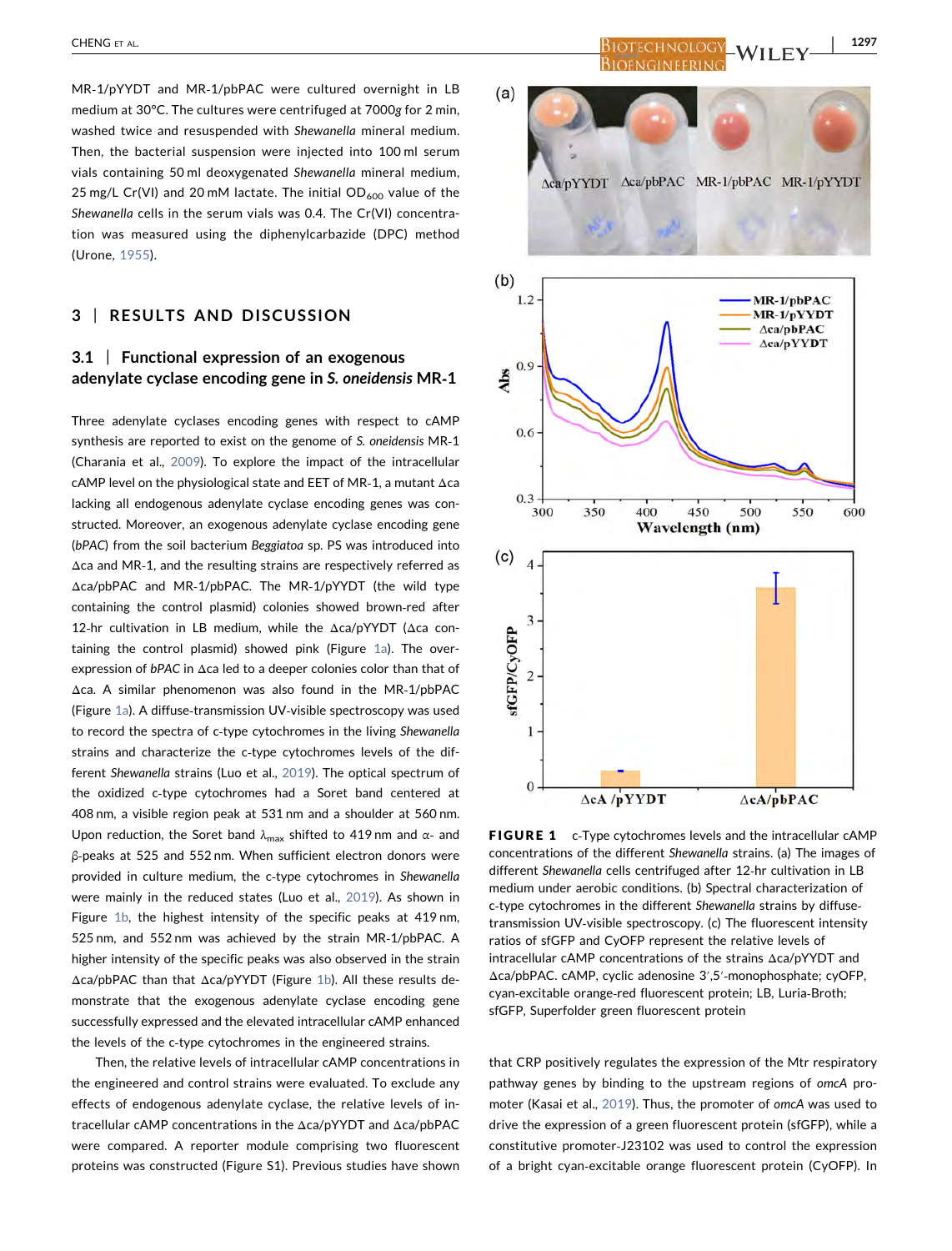1298 | M/LLEY BIOTECHNOLOGY

this way, the relative levels of intracellular cAMP concentrations in the strains could be monitored by using the fluorescent intensity ratio of sfGFP to CyOFP (Figure [1c\)](#page-3-0). As shown in Figure [1c,](#page-3-0) a higher intensity ratio was obtained by the strain Δca/pbPAC than by the Δca/pYYDT, and the relative level of cAMP concentration in the Δca/pbPAC was 11.2‐fold higher than that in the Δca/pYYDT. Moreover, the growth of the engineered strains was also compared with the control. Consistent with a previous work (Yin et al., [2016](#page-9-0)). the aerobic growth of the Δca/pYYDT was only slightly impaired than that of the MR‐1/pYYDT (Figure S2). Interestingly, the growth of the Δca/pbPAC was more severely impaired than that of the Δca/ pYYDT. The growth of the MR‐1/pbPAC was initially suppressed and ultimately reached the same level as that of the Δca/pYYDT. These results suggest that the engineered strains exhibited slight

defects in aerobic growth than the control strain.

# 3.2 | Enhanced outward EET capacities in the strains Δca/pbPAC and MR‐1/pbPAC

The current densities of the dual‐chamber MFCs cultivated with the engineered strains and control strains were determined (Figure [2a](#page-4-0)). Most of the MFCs started up rapidly and achieved the maximum current density after about 20 hr. The MFCs with the strain Δca/pYYDT generated an extremely low maximum current density  $(107 \text{ mA/m}^2)$ , indicating that the cAMP-CRP regulatory system played an important role in the outward EET of the strain MR‐1. The maximum current density of the MFC inoculated with the strain MR-1/pbPAC was  $356 \text{ mA/m}^2$ , which was 2.3 times higher than that of the Δca/pYYDT. The MFCs with the strain Δca/pbPAC and MR‐1/pYYDT could generate a higher maximum current density  $(234 \text{ mA/m}^2 \text{ and } 237 \text{ mA/m}^2 \text{, respectively})$  than that with the  $\Delta$ ca/ pYYDT, suggesting that the relative concentration of intracellular cAMP in the Δca/pbPAC reached the same level as that of the MR‐ 1/pYYDT.

The polarization and power density curves indicate that the MFCs inoculated with the strains MR‐1/pbPAC, MR‐1/pYYDT, and Δca/pbPAC delivered higher power densities than the strain Δca/ pYYDT (Figure [2b\)](#page-4-0). The MFC inoculated with the strain MR‐1/pbPAC achieved a maximum power density of  $0.096 \text{ W/m}^2$ , almost 7.0-fold higher than that with the strain  $\Delta$ ca/pYYDT (0.012 W/m<sup>2</sup>). The maximum power density for the MFCs inoculated with the strain MR‐  $1/p$ YYDT, and  $\Delta$ ca/pbPAC was 0.054 W/m<sup>2</sup> and 0.051 W/m<sup>2</sup>, respectively, which was 3.5‐fold and 3.25‐fold higher than that for the strain Δca/pYYDT. Moreover, the lower slope in the V‐j curves of the MFCs inoculated with the strains MR‐1/pbPAC, MR‐1/pYYDT, and Δca/pbPAC also implies a decreased internal ohmic resistance compared to that for the strain Δca/pYYDT. Since EIS could be used to

<span id="page-4-0"></span>

FIGURE 2 Outward EET performances of different Shewanella strains. Current output (a) and power density (b) of different Shewanella strains in MFCs. (c) Amperometric data from the MECs inoculated with the strains Δca/pYYDT and Δca/pbPAC. (d) CV characterization of the MECs with inoculations of the strains Δca/pYYDT and Δca/pbPAC under turnover condition, respectively. CV, cyclic voltammetry; EET, extracellular electron transfer; MFC, microbial fuel cell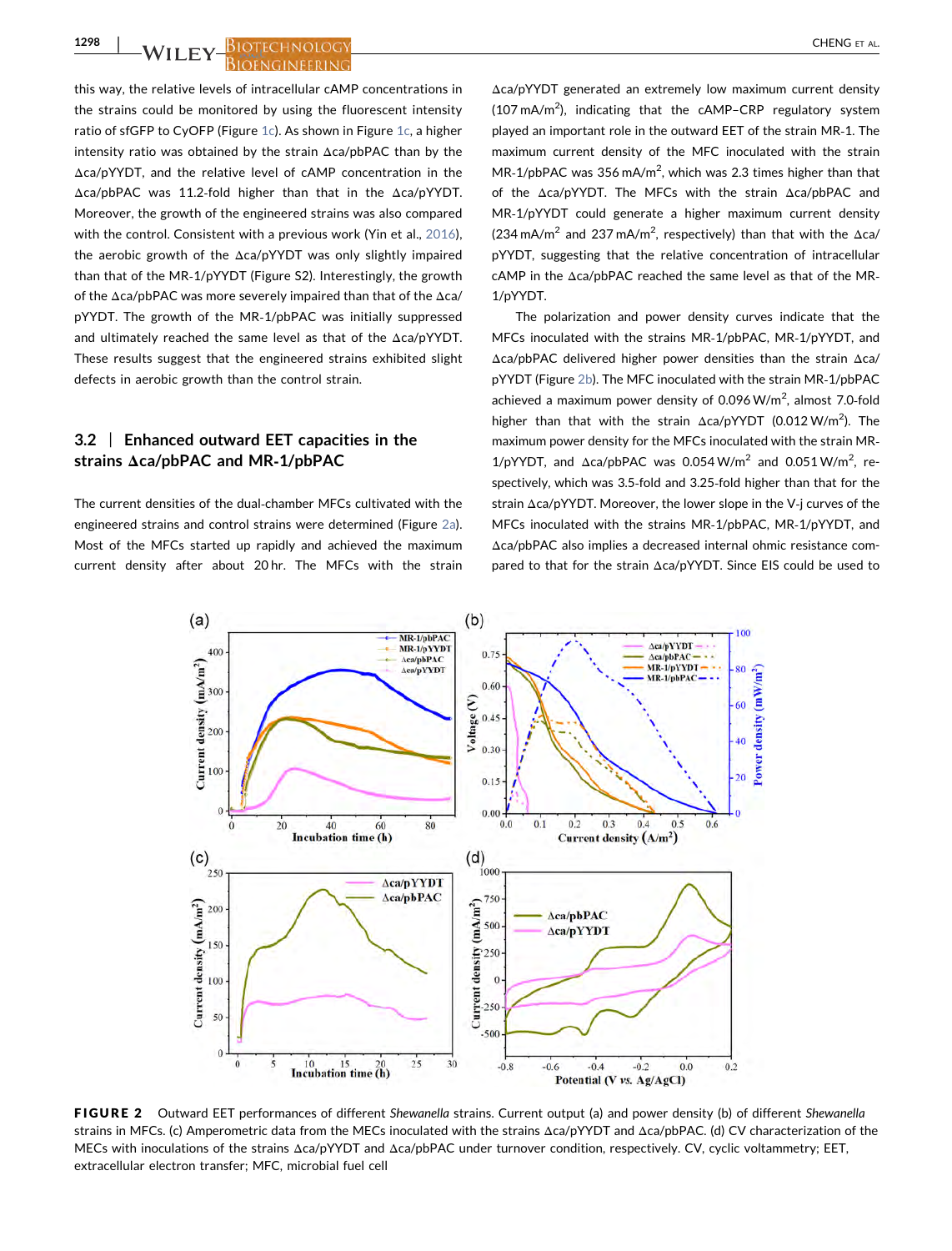determine the interfacial electron‐transfer resistance between microbes and electrode (Min et al., [2017\)](#page-8-0), the EIS analysis of the MFCs inoculated with the strains MR‐1/pbPAC and Δca/pbPAC was performed (Figure S3). A smaller interfacial charge‐transfer resistance  $(R<sub>ct</sub>)$  represents a faster interfacial electron-transfer rate from microbes to electrode. The  $R_{ct}$  values of the MFCs inoculated with the strains MR-1/pbPAC ( $R_{ct}$  = 552), MR-1/pYYDT ( $R_{ct}$  = 879), and  $\Delta$ ca/ pbPAC ( $R_{ct}$  = 950) were remarkably lower than that for the strain  $\Delta$ ca/pYYDT ( $R_{ct}$  = 3167), confirming that the decreased internal ohmic resistance contributed to the elevated electrochemical performances of the MFCs inoculated with the strains MR‐1/pbPAC and Δca/pbPAC. All these results indicate that the improved synthesis of intracellular cAMP in the MR‐1/pbPAC or Δca/pbPAC enhanced their outward EET capacities compared with their counterparts.

The feasibility of enhancing outward EET in other Shewanella strains such as Shewanella decolorationis S12 and Shewanella putrefaciens CN32 by the overexpression of the exogenous adenylate cyclase encoding gene was also examined (Figure S4). A higher peak current density value for the MFCs was achieved by the strain S12/ pbPAC (0.37 A/m<sup>2</sup>) than that of the strain S12/pYYDT (0.30 A/m<sup>2</sup>). The polarization and power density curves indicate that the MFCs inoculated with the strain S12/pbPAC delivered a higher power density than the strain S12/pYYDT. Similarly, the overexpression of the exogenous adenylate cyclase encoding gene in S. putrefaciens CN32 also improved the electricity generation in the MFCs (Figure S4). Therefore, improving intracellular cAMP synthesis was an efficient approach to enhance the EET in Shewanella strains.

To further evaluate the impacts of the elevated intracellular cAMP level on the outward EET capacities in the strains MR‐ 1/pbPAC and Δca/pbPAC, a MEC system poised at a constant potential (0.2 V vs. Ag/AgCl) was adopted (Figures [2c](#page-4-0) and S5). The current generation profiles show that the MECs inoculated with the strains MR‐1/pYYDT and MR‐1/pbPAC achieved start‐up rapidly and took about 2.5 hr only to reach the maximum current density (Figure S5). A higher peak current density value was achieved by for the MEC with the strain MR-1/pbPAC (approximately 0.23 A/m<sup>2</sup>) than that of the strain MR-1/pYYDT (about 0.14 A/m<sup>2</sup>). Similarly, the maximum current density of the MECs inoculated with the strain Δca/pbPAC was much higher than that for the strain Δca/pYYDT (Figure [2c\)](#page-4-0). Figure [2d](#page-4-0) shows the CV results of the MECs inoculated with the strains Δca/pYYDT and Δca/pbPAC. For the Δca/pYYDT, only a pair of anodic and cathodic peaks generating a flavin‐mediated catalytic current (centered at −0.43 V vs. Ag/AgCl; Min et al., [2017](#page-8-0)) was identified in the CV curve under turnover conditions. The low expression levels of the c‐type cytochromes in the Δca/pYYDT might lead to the lack of another pair of peaks corresponding to the outer membrane c‐type cytochromes (centered at −0.25 V vs. Ag/AgCl) in the CV curve. For the Δca/pbPAC, two pairs of anodic and cathodic peaks respectively corresponding to the outer membrane c‐type cytochromes and flavins (Min et al., [2017](#page-8-0)), were identified in the CV curve under turnover conditions. Moreover, the strain Δca/pbPAC showed a much higher peak intensity centered at −0.43 V versus Ag/ AgCl in the CV curve than that of the strain Δca/pYYDT.

<span id="page-5-0"></span>

FIGURE 3 Comparison of the transcription levels of genes encoding the cytochrome c maturation system, the heme synthetic pathway, the Mtr respiratory pathway, and the flavin synthetic pathway in the strains Δca/pbPAC and Δca/pYYDT

Interestingly, flavin with a higher concentration existed in the anode supernatant of the MFC inoculated with the strain Δca/pbPAC than that for the strain Δca/pYYDT (Figure S6). These results imply that an enhanced outward EET rate in the strain Δca/pbPAC was ascribed to the synthesis of more outer membrane c‐type cytochromes and flavins than the strain Δca/pYYDT.

To elucidate the mechanisms underlying the increased synthesis of outer membrane c‐type cytochromes and flavins in the strain Δca/ pbPAC, the transcription levels of genes encoding the cytochrome c maturation system, the heme synthetic pathway, the Mtr respiratory pathway, and the flavin synthetic pathway in the strains Δca/pbPAC and Δca/pYYDT were compared (Figure [3\)](#page-5-0). In MR‐1, the cytochrome c maturation system associated genes were contained in three operons, ccmABCDE, ccmFGH, and ccmI (Yin et al., [2016\)](#page-9-0). The heme synthetic pathway in MR‐1 entailed nine reactions and the first reaction catalyzed by HemA was the rating‐limiting step in heme synthesis (Yin et al., [2016](#page-9-0)). The expression levels of ccmA, ccmF, ccmI, and hemA in the strain Δca/pbPAC were enhanced by about 5.8‐, 6.6‐, 4.1‐ and 2.8‐fold, respectively, compared with the strain Δca/pYYDT. Previous studies demonstrate that the elevated intracellular cAMP concentrations in MR‐1 increased the expression levels of the Mtr respiratory pathway associated genes (Kasai et al., [2019\)](#page-8-0). Similarly, the levels of mtrA, mtrB, mtrC, and omcA in the strain Δca/pbPAC increased by about 12.9‐, 24.9‐, 22.9‐ and 22.8‐fold, respectively, compared to the levels of the strain Δca/pYYDT. Furthermore, compared with the strain Δca/ pYYDT, the expression levels of ribBA, ribC, and ribE in the strain Δca/ pbPAC increased by about 250%‐, 120%‐, and 20%, respectively. However, the expression of ribA, ribB, and ribD in the strain Δca/ pbPAC showed a similar level to the strain Δca/pYYDT. Although there were no CRP-binding sites located upstream of ccmA, ccmF, ccmI, hemA, ribBA, ribC, and ribE, these results demonstrate that the cAMP– CRP complex might indirectly regulate the expression of the genes encoding the cytochrome c maturation system, the heme synthetic pathway, and the flavin synthetic pathway in Shewanella.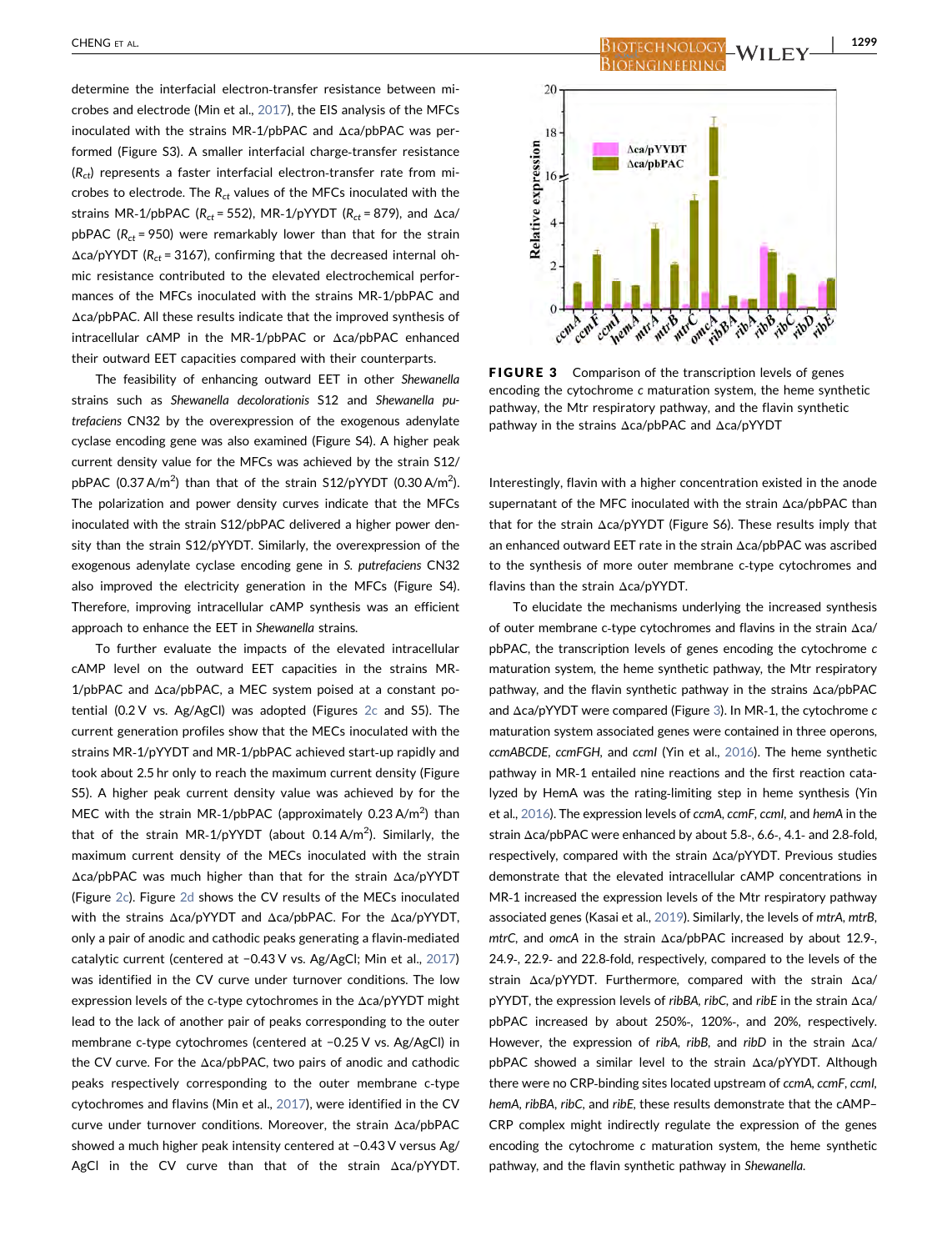# 1300 | M/LLEY BIOTECHNOLOGY



<span id="page-6-0"></span>

FIGURE 4 Inward EET performances of the different Shewanella strains. EET, extracellular electron transfer

# 3.3 | Enhanced inward EET capacities in the engineered strains

The inward EET capacities of the engineered and control strains were evaluated with the electricity consumption rate for the reduction of fumarate to succinate in the MEC system (Yang et al., [2015](#page-9-0)). Upon addition of 50 mM fumarate, prompt cathodic currents were recorded for all Shewanella strains (Figure [4](#page-6-0)). The strain Δca/pbPAC exhibited an obvious increase in the inward current density (185 mA/m<sup>2</sup>), which was 3.7-fold higher than that of the strain Δca/pYYDT (39 mA/m<sup>2</sup>). Similarly, the cathodic current density of the strain MR-1/pbPAC (290 mA/m<sup>2</sup>) was almost 50% higher than that of the strain MR-1/pYYDT (194 mA/m<sup>2</sup>). These results prove that the elevated intracellular cAMP concentrations in the strains Δca/pbPAC and MR‐1/pbPAC also enhanced their inward EET capacities compared with their counterparts.

# 3.4 | Improved Cr(VI) reduction performance by the engineered strains

Our previous work has shown that coupling improved synthesis of flavins with metal‐reducing conduits in MR‐1 could improve its degradation rate of methyl orange (Min et al., [2017\)](#page-8-0). Therefore, the upregulated expression levels of genes encoding the Mtr respiratory pathway and the flavin synthetic pathway in the strain MR‐1/pbPAC might also enhance its capacity for the contaminant degradation. Cr (VI) reduction in MR‐1 mainly occurred extracellularly (Huang

<span id="page-6-1"></span>

**FIGURE 5** (a) Anaerobic reduction of Cr(VI) of 25 mg L<sup>-1</sup> by the strain MR-1/pYYDT and MR-1/pbPAC in batch experiments. (b) Kinetic curves of Cr(VI) reduction by the strain MR‐1/pYYDT and MR‐1/pbPAC in the batch experiments. (c) The Cr(VI) concentration in the potentiostatically controlled cathodes. −0.5 V, MR‐1/pYYDT‐0.5V, and MR‐1/pbPAC‐0.5V represent the experiments with only mineral medium including 25 mg L−<sup>1</sup> Cr(VI), mineral medium including 25 mg L−<sup>1</sup> Cr(VI) and the strain MR‐1/pYYDT, mineral medium including 25 mg L−<sup>1</sup> Cr(VI) and the strain MR‐1/pbPAC, respectively. (d) The Cr(VI) reduction kinetic curves in the biocathode experiments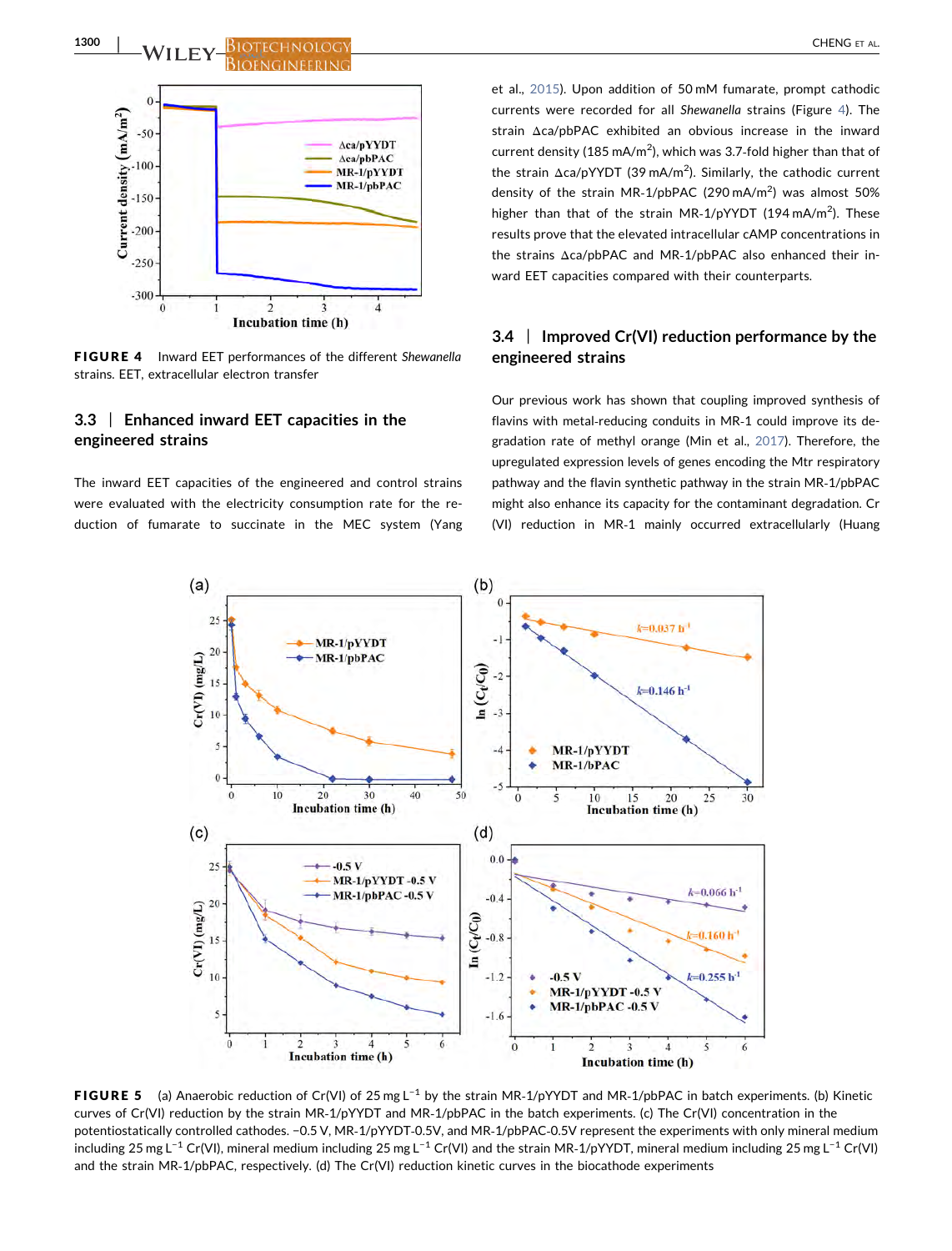et al., [2019;](#page-8-0) Myers, Carstens, Antholine, & Myers, [2000\)](#page-8-0). The Mtr respiratory pathway plays an important role in Cr(VI) reduction and exogenous flavins could enhance the Cr(VI) reduction rate of the MR‐1 (Belchik et al., [2011\)](#page-8-0). It is reasonable to assume that the strain MR-1/pbPAC had a higher Cr(VI) reduction efficiency than the strain MR‐1/pYYDT. In fact, Figure [5a](#page-6-1) shows that a more rapid Cr(VI) removal rate was achieved by the strain MR‐1/pbPAC compared to the strain MR‐1/pYYDT in the batch experiments. For the strain MR‐1/pbPAC, Cr(VI) could be completely reduced within the initial 20 hr. However, the complete reduction of Cr(VI) to Cr(III) by the strain MR-1/pYYDT was accomplished after about 60-hr cultivation. Meanwhile, the first-order rate constant (k) was calculated to evaluate their Cr(VI) reduction rates (Figure [5b\)](#page-6-1). Within the initial 30 hr, the k values increased by three times from 0.036 hr<sup>-1</sup> for the strain MR-1/pYYDT to 0.146 hr<sup>-1</sup> for the strain MR-1/pbPAC.

Moreover, Cr(VI) could be reduced and current was produced in the biocathodes in which S. oneidensis MR‐1 as a biocatalyst and lactate as a carbon source co‐existed (Xafenias et al., [2013](#page-9-0)). Thus, Cr(VI)-reducing biocathode experiments were also conducted to characterize the inward EET capacities of the strain MR‐1/pYYDT and MR‐1/pbPAC. Figure S7 shows that cathodic current produced by the potentiostatically controlled cells (−500 mV vs Ag/AgCl) inoculated with the strain MR‐1/pbPAC increased when compared to that of the potentiostatically controlled cells inoculated with the strain MR‐1/pYYDT or only mineral medium. Meanwhile, 1.1 mg Cr (VI) was reduced in the cathode chamber inoculated with the strain MR‐1/pbPAC at the end of the 6 hr operation period, compared to the maximum Cr(VI) reduction of around 0.8 and 0.5 mg Cr(VI) by the cathode chamber inoculated with the strain MR‐1/pYYDT and only mineral medium, respectively (Figure [5c](#page-6-1)). Moreover, the Cr(VI) reduction rate increased by 60% from 0.160 hr−<sup>1</sup> for the strain MR-1/pYYDT to 0.255 hr<sup>-1</sup> for the strain MR-1/pbPAC (Figure [5d\)](#page-6-1). These results demonstrate that the elevated bidirectional EET capacity enhanced the Cr(VI) reduction performance of the strain MR‐1/pbPAC compared with the control strain.

With the above results, we propose the underlying mechanisms for bidirectional EET regulated by the cAMP–CRP complex in S. oneidensis MR‐1 (Figure [6](#page-7-0)). The exogenous adenylate cyclase catalyzes the cyclization of adenosine triphosphate (ATP) into cAMP and releases pyrophosphate (PPi). Accumulating cAMP could bind to CRP and then the cAMP‐CAP complex activates the specific promoters. The cAMP‐CAP complex could indirectly regulate the expression levels of the genes encoding the cytochrome c maturation system and the heme synthetic pathway, which leads to the increased synthesis of c-type cytochromes. It also directly regulates the expression levels of the genes encoding the Mtr respiratory pathway, which plays a central role in bidirectional EET of MR‐1. Interestingly, cAMP‐CAP complex also indirectly regulates the expression levels of the genes encoding the flavin synthetic pathway through a previously unrecognized mechanism. The coupling improved synthesis of both c-type cytochromes and flavins reduces the interfacial electrontransfer resistance between microbes and electrode and ultimately enhances the bidirectional EET of S. oneidensis MR‐1.

CHENG ET AL. 1301 **BIOENGINEERING** 

<span id="page-7-0"></span>

FIGURE 6 Proposed regulatory mechanisms of bidirectional EET mediated by the cAMP–CRP complex in Shewanella MR‐1. cAMP, cyclic adenosine 3′,5′‐monophosphate; CRP, cyclic adenosine 3′,5′‐ monophosphate receptor protein; EET, extracellular electron transfer

Compared with the other methods to improve the bidirectional EET in MR-1 (TerAvest & Ajo-Franklin, [2016](#page-9-0)), elevating intracellular cAMP levels offers a far more simple and efficient means. The same effect could be achieved through overexpression of only a single gene encoding adenylate cyclase or the co-expression of multiple genes encoding the flavin synthetic pathway and metal‐reducing conduits in MR‐1 (Min et al., [2017\)](#page-8-0). Moreover, this method could also be applicable for the other Shewanella and DMRB strains. In addition to cAMP, heterologously overexpressing bis‐(3′,5′)‐cyclic diguanosine monophosphate (c‐di‐GMP) synthesis gene ydeH was reported to enhance biofilm formation and outward EET in MR‐1 (T. Liu et al., [2015\)](#page-8-0). Similarly, cyclic diadenosine monophosphate (c‐di‐AMP) was also identified to regulate the biofilm formation in diverse bacteria (Peng, Zhang, Bai, Zhou, & Wu, [2016](#page-9-0)). Recently, GacA was found to specifically regulate the intracellular cyclic guanosine monophosphate–adenosine monophosphate (cyclic GMP‐AMP) level and was essential for Fe(III) particle‐associated growth for Geobacter sulfurreducensis (Hallberg et al., [2019](#page-8-0)). These results imply that increasing the intracellular levels of other second messengers such as c‐di‐GMP, c‐di‐AMP, and cyclic AMP‐GMP, should be the efficient approaches for constructing engineered Shewanella strains with the elevated bidirectional EET abilities. Furthermore, given the disparate regulatory targets by different second messengers (Hengge, Grundling, Jenal, Ryan, & Yildiz, [2016\)](#page-8-0), the coupling improved synthesis of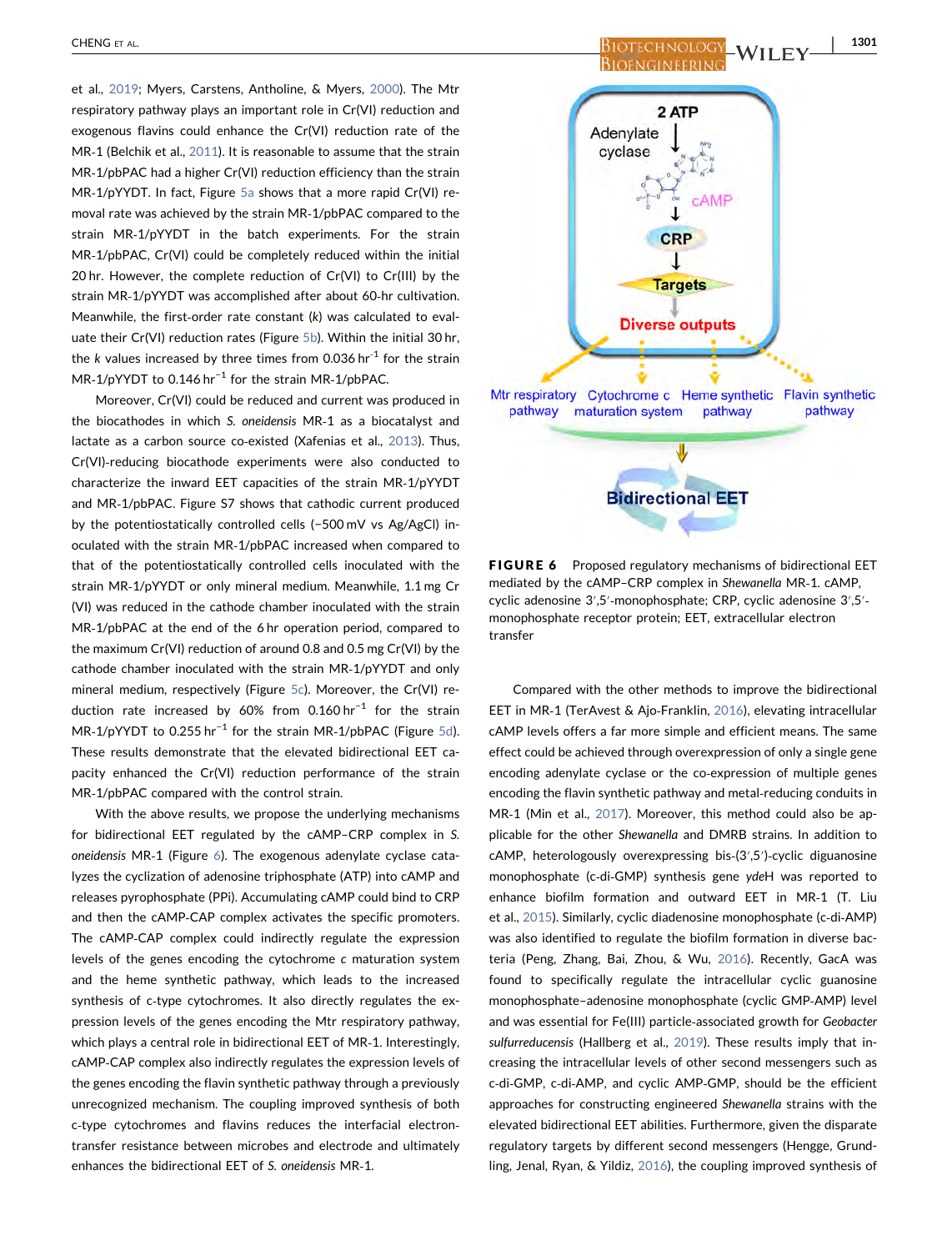<span id="page-8-0"></span>multiple second messengers in S. oneidensis MR‐1 would further enhance its bidirectional EET capacity.

# 4 | CONCLUSIONS

In this study, the introduction of an exogenous adenylate cyclase encoding gene significantly elevated the intracellular cAMP level in S. oneidensis MR‐1. Accumulating cAMP–CRP complex positively regulated the expression levels of the genes encoding c‐type cytochromes and flavins biogenesis and ultimately promoted the bidirectional EET of the genetically engineered strains. Moreover, improving the synthesis of the intracellular cAMP was also demonstrated to be efficient to enhance the bidirectional EET in other Shewanella strains. These engineered strains have potential applications in environmental remediation, wastewater treatment, and even electrochemical synthesis of high‐value chemicals.

#### ACKNOWLEDGMENTS

The authors also wish to thank the National Basic Research Program of China (2018YFC0406303), National Key Research and Development Program of China (2018YFA0901301), the National Natural Science Foundation of China (21590812, 21607146, 51878638 and 51821006), and the Program for Changjiang Scholars and Innovative Research Team in University of the Ministry of Education of China for supporting this study.

#### ORCID

Dong-Feng Liu iD <http://orcid.org/0000-0003-4782-0033> Wen-Wei Li (D <http://orcid.org/0000-0001-9280-0045> Han-Qing Yu b <http://orcid.org/0000-0001-5247-6244>

#### **REFERENCES**

- Belchik, S. M., Kennedy, D. W., Dohnalkova, A. C., et al. (2011). Extracellular reduction of hexavalent chromium by cytochromes MtrC and OmcA of Shewanella oneidensis MR‐1. Applied and Environmental Microbiology, 77(12), 4035–4041. [https://doi.org/10.](https://doi.org/10.1128/Aem.02463-10) [1128/Aem.02463](https://doi.org/10.1128/Aem.02463-10)‐10
- Bencheikh‐Latmani, R., Obraztsova, A., Mackey, M. R., Ellisman, M. H., & Tebo, B. M. (2007). Toxicity of Cr(III) to Shewanella sp strain MR‐4 during Cr(VI) reduction. Environmental Science & Technology, 41(1), 214–220. <https://doi.org/10.1021/es0622655>
- Besser, J. M., Brumbaugh, W. G., Kemble, N. E., May, T. W., & Ingersoll, C. G. (2004). Effects of sediment characteristics on the toxicity of chromium(III) and chromium(VI) to the amphipod, Hyalella azteca. Environmental Science & Technology, 38(23), 6210–6216. [https://doi.](https://doi.org/10.1021/es049715i) [org/10.1021/es049715i](https://doi.org/10.1021/es049715i)
- von Canstein, H., Ogawa, J., Shimizu, S., & Lloyd, J. R. (2008). Secretion of flavins by Shewanella species and their role in extracellular electron transfer. Applied and Environmental Microbiology, 74(3), 615–623. [https://doi.org/10.1128/Aem.01387](https://doi.org/10.1128/Aem.01387-07)‐07
- Charania, M. A., Brockman, K. L., Zhang, Y., et al. (2009). Involvement of a membrane‐bound class III adenylate cyclase in regulation of anaerobic respiration in Shewanella oneidensis MR‐1. Journal of Bacteriology, 191(13), 4298–4306. [https://doi.org/10.1128/Jb.](https://doi.org/10.1128/Jb.01829-08) [01829](https://doi.org/10.1128/Jb.01829-08)‐08
- Costa, M. (1997). Toxicity and carcinogenicity of Cr(VI) in animal models and humans. Critical Reviews in Toxicology, 27(5), 431–442. [https://doi.](https://doi.org/10.3109/10408449709078442) [org/10.3109/10408449709078442](https://doi.org/10.3109/10408449709078442)
- Dong, Y. Y., Wang, J. X., Fu, H. H., Zhou, G. Q., Shi, M. M., & Gao, H. C. (2012). A Crp‐dependent two‐component system regulates nitrate and nitrite respiration in Shewanella oneidensis. PLOS One, 7(12): e51643. <https://doi.org/10.1371/journal.pone.0051643>
- Fu, H. H., Chen, H. J., Wang, J. X., et al. (2013). Crp‐dependent cytochrome bd oxidase confers nitrite resistance to Shewanella oneidensis. Environmental Microbiology, 15(8), 2198–2212. [https://](https://doi.org/10.1111/1462-2920.12091) [doi.org/10.1111/1462](https://doi.org/10.1111/1462-2920.12091)‐2920.12091
- Gibson, D. G., Young, L., Chuang, R. Y., Venter, J. C., Hutchison, C. A., & Smith, H. O. (2009). Enzymatic assembly of DNA molecules up to several hundred kilobases. Nature Methods, 6(5), 343–345. [https://doi.](https://doi.org/10.1038/Nmeth.1318) [org/10.1038/Nmeth.1318](https://doi.org/10.1038/Nmeth.1318)
- Grote, A., Hiller, K., Scheer, M., et al. (2005). JCat: A novel tool to adapt codon usage of a target gene to its potential expression host. Nucleic Acids Research, 33, W526–W531. <https://doi.org/10.1093/nar/gki376>
- Hallberg, Z. F., Chan, C. H., Wright, T. A., et al. (2019). Structure and mechanism of a Hypr GGDEF enzyme that activates cGAMP signaling to control extracellular metal respiration. eLife, 8, e43959. [https://doi.](https://doi.org/10.7554/eLife.43959) [org/10.7554/eLife.43959](https://doi.org/10.7554/eLife.43959)
- Hengge, R., Grundling, A., Jenal, U., Ryan, R., & Yildiz, F. (2016). Bacterial signal transduction by Cyclic Di‐GMP and other nucleotide second messengers. Journal of Bacteriology, 198(1), 15–26. [https://doi.org/10.](https://doi.org/10.1128/Jb.00331-15) [1128/Jb.00331](https://doi.org/10.1128/Jb.00331-15)‐15
- Huang, X. N., Min, D., Liu, D. F., et al. (2019). Formation mechanism of organo‐chromium (III) complexes from bioreduction of chromium (VI) by Aeromonas hydrophila. Environment International, 129, 86–94. <https://doi.org/10.1016/j.envint.2019.05.016>
- Kasai, T., Tomioka, Y., Kouzuma, A., & Watanabe, K. (2019). Overexpression of the adenylate cyclase gene cyaC facilitates current generation by Shewanella oneidensis in bioelectrochemical systems. Bioelectrochemistry, 129, 100–105. [https://doi.org/10.1016/j.](https://doi.org/10.1016/j.bioelechem.2019.05.010) [bioelechem.2019.05.010](https://doi.org/10.1016/j.bioelechem.2019.05.010)
- Kotloski, N. J., & Gralnick, J. A. (2013). Flavin electron shuttles dominate extracellular electron transfer by Shewanella oneidensis. mBio, 4(1): e00553‐12. [https://doi.org/10.1128/mBio.00553](https://doi.org/10.1128/mBio.00553-12)‐12
- Kumar, A., Hsu, L. H. H., Kavanagh, P., et al. (2017). The ins and outs of microorganism‐electrode electron transfer reactions. Nature Reviews Chemistry, 1(3), 0024. [https://doi.org/10.1038/s41570](https://doi.org/10.1038/s41570-017-0024)‐017‐0024
- Liu, D. F., Min, D., Cheng, L., et al. (2017). Anaerobic reduction of 2,6‐ dinitrotoluene by Shewanella oneidensis MR‐1: Roles of Mtr respiratory pathway and NfnB. Biotechnology and Bioengineering, 114(4), 761–768. <https://doi.org/10.1002/bit.26212>
- Liu, T., Yu, Y. Y., Deng, X. P., et al. (2015). Enhanced Shewanella biofilm promotes bioelectricity generation. Biotechnology and Bioengineering, 112(10), 2051–2059. <https://doi.org/10.1002/bit.25624>
- Luo, X. B., Wu, Y. D., Liu, T. X., et al. (2019). Quantifying redox dynamics of c‐type cytochromes in a living cell suspension of dissimilatory metal‐ reducing bacteria. Analytical Sciences, 35(3), 315–321. [https://doi.org/](https://doi.org/10.2116/analsci.18P394) [10.2116/analsci.18P394](https://doi.org/10.2116/analsci.18P394)
- Marsili, E., Baron, D. B., Shikhare, I. D., Coursolle, D., Gralnick, J. A., & Bond, D. R. (2008). Shewanella secretes flavins that mediate extracellular electron transfer. Proceedings of the National Academy of Sciences of the United States of America, 105(10), 3968–3973. <https://doi.org/10.1073/pnas.0710525105>
- Min, D., Cheng, L., Zhang, F., et al. (2017). Enhancing extracellular electron transfer of Shewanella oneidensis MR‐1 through coupling improved flavin synthesis and metal‐reducing conduit for pollutant degradation. Environmental Science & Technology, 51(9), 5082–5089. [https://doi.org/](https://doi.org/10.1021/acs.est.6b04640) [10.1021/acs.est.6b04640](https://doi.org/10.1021/acs.est.6b04640)
- Myers, C. R., Carstens, B. P., Antholine, W. E., & Myers, J. M. (2000). Chromium(VI) reductase activity is associated with the cytoplasmic membrane of anaerobically grown Shewanella putrefaciens MR‐1.